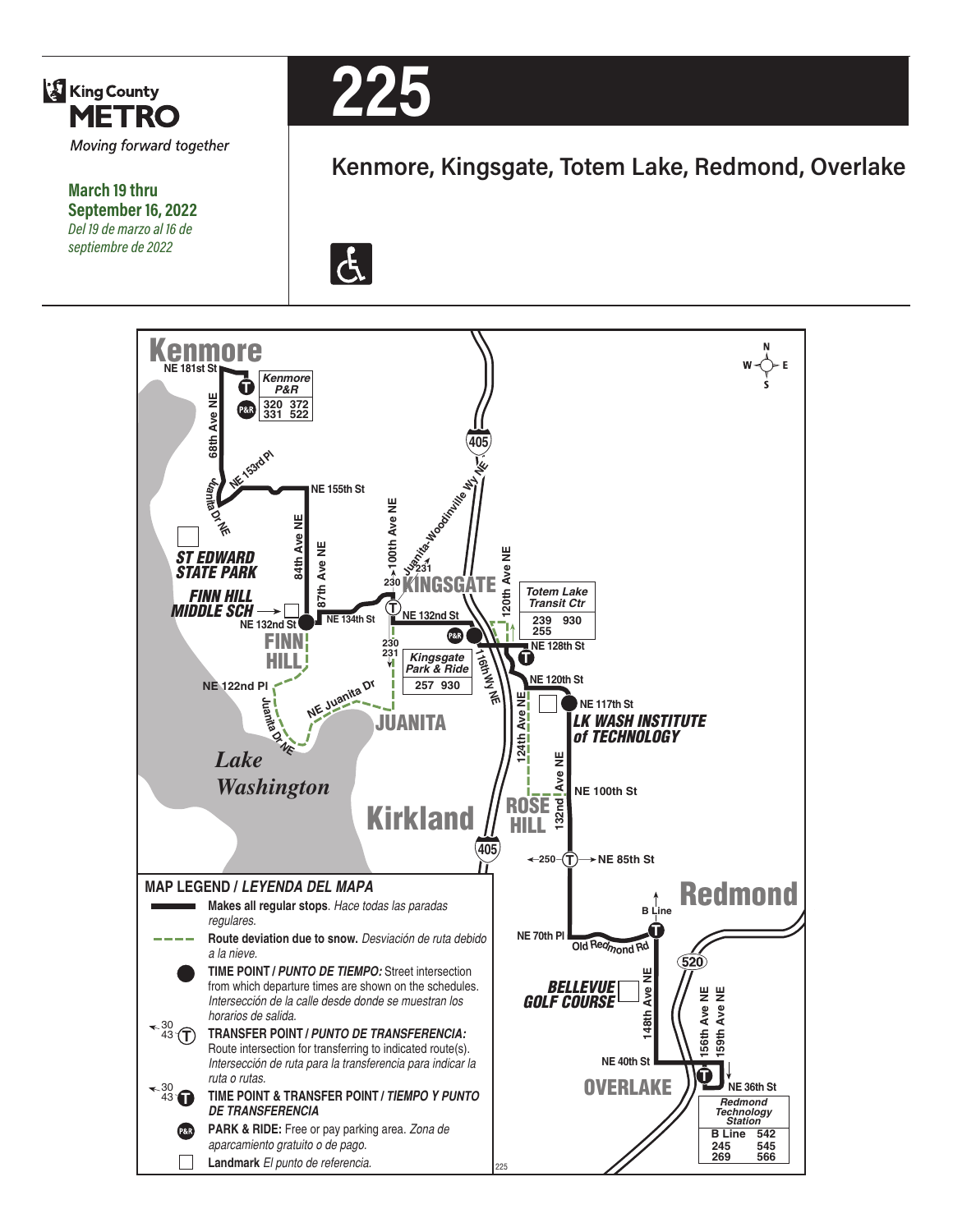# Route 225 Monday thru Friday to Overlake

*Servicio de lunes a viernes a Overlake*

|                                                                                                                                                                                                                            | <b>Finn Hill</b>                                                                                                                                                                                                           |                                                                                                                                                                                                                            |                                                                                                                                                                                                                            |                                                                                                                                                                                                                            |                                                                                                                                                                                                                            |                                                                                                                                                                                                                            |
|----------------------------------------------------------------------------------------------------------------------------------------------------------------------------------------------------------------------------|----------------------------------------------------------------------------------------------------------------------------------------------------------------------------------------------------------------------------|----------------------------------------------------------------------------------------------------------------------------------------------------------------------------------------------------------------------------|----------------------------------------------------------------------------------------------------------------------------------------------------------------------------------------------------------------------------|----------------------------------------------------------------------------------------------------------------------------------------------------------------------------------------------------------------------------|----------------------------------------------------------------------------------------------------------------------------------------------------------------------------------------------------------------------------|----------------------------------------------------------------------------------------------------------------------------------------------------------------------------------------------------------------------------|
| Kenmore<br>P&R                                                                                                                                                                                                             | NE <sub>132nd</sub> St<br>&<br>84th Ave NE                                                                                                                                                                                 | Kingsgate<br>P&R                                                                                                                                                                                                           | <b>Totem Lake</b><br>TC Bay 2                                                                                                                                                                                              | 132nd Ave<br>NE & Lake<br>Wash Tech<br>Inst                                                                                                                                                                                | 148th Ave<br>NE & Old<br>Redmond<br>Rd                                                                                                                                                                                     | 156th Ave<br>NE & NE<br>40th St                                                                                                                                                                                            |
| Stop #76372                                                                                                                                                                                                                | Stop #69876                                                                                                                                                                                                                | Stop #74721                                                                                                                                                                                                                | Stop #74232                                                                                                                                                                                                                | Stop #80509                                                                                                                                                                                                                | Stop #73130                                                                                                                                                                                                                | Stop #71339                                                                                                                                                                                                                |
| 5:15<br>5:55<br>6:25<br>6:55<br>7:22<br>7:52<br>8:22<br>8:52<br>9:22<br>9:52<br>10:22<br>10:52<br>11:22<br>11:52<br>12:22<br>12:52<br>1:22<br>1:52<br>2:22<br>2:52<br>3:22<br>3:57<br>4:32<br>5:02<br>5:32<br>6:02<br>6:32 | 5:27<br>6:08<br>6:38<br>7:08<br>7:37<br>8:07<br>8:37<br>9:07<br>9:37<br>10:06<br>10:36<br>11:06<br>11:36<br>12:06<br>12:36<br>1:06<br>1:36<br>2:07<br>2:37<br>3:07<br>3:37<br>4:12<br>4:47<br>5:17<br>5:47<br>6:16<br>6:46 | 5:35<br>6:17<br>6:47<br>7:17<br>7:47<br>8:17<br>8:47<br>9:17<br>9:47<br>10:16<br>10:46<br>11:16<br>11:46<br>12:16<br>12:46<br>1:16<br>1:46<br>2:17<br>2:47<br>3:18<br>3:48<br>4:23<br>4:58<br>5:28<br>5:57<br>6:26<br>6:54 | 5:39<br>6:22<br>6:52<br>7:22<br>7:53<br>8:23<br>8:53<br>9:23<br>9:53<br>10:22<br>10:52<br>11:22<br>11:52<br>12:22<br>12:52<br>1:22<br>1:52<br>2:23<br>2:53<br>3:24<br>3:54<br>4:29<br>5:04<br>5:34<br>6:03<br>6:32<br>7:00 | 5:46<br>6:30<br>7:01<br>7:31<br>8:02<br>8:32<br>9:02<br>9:32<br>10:02<br>10:31<br>11:01<br>11:31<br>12:01<br>12:31<br>1:01<br>1:31<br>2:01<br>2:32<br>3:02<br>3:34<br>4:04<br>4:39<br>5:14<br>5:44<br>6:12<br>6:41<br>7:08 | 5:56<br>6:40<br>7:11<br>7:41<br>8:12<br>8:42<br>9:12<br>9:42<br>10:12<br>10:41<br>11:11<br>11:41<br>12:11<br>12:41<br>1:11<br>1:41<br>2:11<br>2:42<br>3:12<br>3:44<br>4:14<br>4:49<br>5:24<br>5:54<br>6:22<br>6:51<br>7:17 | 6:03<br>6:48<br>7:19<br>7:52<br>8:23<br>8:53<br>9:23<br>9:53<br>10:23<br>10:51<br>11:21<br>11:51<br>12:21<br>12:51<br>1:21<br>1:51<br>2:21<br>2:52<br>3:23<br>3:55<br>4:25<br>5:00<br>5:35<br>6:04<br>6:32<br>7:00<br>7:26 |
| 7:20<br>8:20<br>9:40                                                                                                                                                                                                       | 7:34<br>8:33<br>9:53                                                                                                                                                                                                       | 7:42<br>8:41<br>10:01                                                                                                                                                                                                      | 7:47<br>8:46<br>10:06                                                                                                                                                                                                      | 7:55<br>8:54<br>10:13                                                                                                                                                                                                      | 8:04<br>9:03<br>10:22                                                                                                                                                                                                      | 8:13<br>9:12<br>10:31                                                                                                                                                                                                      |
| <b>Bold PM time</b>                                                                                                                                                                                                        |                                                                                                                                                                                                                            |                                                                                                                                                                                                                            |                                                                                                                                                                                                                            |                                                                                                                                                                                                                            |                                                                                                                                                                                                                            |                                                                                                                                                                                                                            |

# Route 225 Monday thru Friday to Kenmore P&R

*Servicio de lunes a viernes a Kenmore Park & Ride*

|                                                                                                                                                                                                                                    |                                                                                                                                                                                                                                    |                                                                                                                                                                                                                                    |                                                                                                                                                                                                                                                    |                                                                                                                                                                                                                                                    | <b>Finn Hill</b>                                                                                                                                                                                                                                   |                                                                                                                                                                                                                                                    |
|------------------------------------------------------------------------------------------------------------------------------------------------------------------------------------------------------------------------------------|------------------------------------------------------------------------------------------------------------------------------------------------------------------------------------------------------------------------------------|------------------------------------------------------------------------------------------------------------------------------------------------------------------------------------------------------------------------------------|----------------------------------------------------------------------------------------------------------------------------------------------------------------------------------------------------------------------------------------------------|----------------------------------------------------------------------------------------------------------------------------------------------------------------------------------------------------------------------------------------------------|----------------------------------------------------------------------------------------------------------------------------------------------------------------------------------------------------------------------------------------------------|----------------------------------------------------------------------------------------------------------------------------------------------------------------------------------------------------------------------------------------------------|
| 156th Ave<br>NE & NE<br>40th St                                                                                                                                                                                                    | 148th Ave<br>NE & Old<br>Redmond<br>Rd                                                                                                                                                                                             | 132nd Ave<br>NE & Lake<br>Wash Tech<br>Inst                                                                                                                                                                                        | <b>Totem Lake</b><br>TC Bay 1                                                                                                                                                                                                                      | Kingsgate<br>P&R                                                                                                                                                                                                                                   | NE <sub>132nd</sub> St<br>&<br>84th Ave NE                                                                                                                                                                                                         | Kenmore<br>P&R                                                                                                                                                                                                                                     |
| Stop #71339                                                                                                                                                                                                                        | Stop #72015                                                                                                                                                                                                                        | Stop #80515                                                                                                                                                                                                                        | Stop #74234                                                                                                                                                                                                                                        | Stop #74721                                                                                                                                                                                                                                        | Stop #69874                                                                                                                                                                                                                                        | Stop #76374                                                                                                                                                                                                                                        |
| 5:35<br>6:04<br>6:34<br>7:04<br>7:34<br>8:07<br>8:37<br>9:07<br>9:37<br>10:07<br>10:37<br>11:07<br>11:37<br>12:07<br>12:37<br>1:07<br>1:37<br>2:07<br>2:37<br>3:07<br>3:37<br>4:08<br>4:38<br>5:02<br>5:32<br>6:02<br>6:35<br>7:05 | 5:40<br>6:10<br>6:40<br>7:10<br>7:40<br>8:13<br>8:43<br>9:13<br>9:43<br>10:13<br>10:43<br>11:13<br>11:43<br>12:13<br>12:43<br>1:13<br>1:43<br>2:14<br>2:44<br>3:14<br>3:44<br>4:15<br>4:45<br>5:09<br>5:39<br>6:09<br>6:42<br>7:12 | 5:48<br>6:18<br>6:48<br>7:19<br>7:49<br>8:22<br>8:52<br>9:22<br>9:52<br>10:22<br>10:52<br>11:22<br>11:52<br>12:22<br>12:52<br>1:22<br>1:52<br>2:24<br>2:54<br>3:24<br>3:54<br>4:25<br>4:55<br>5:20<br>5:50<br>6:19<br>6:51<br>7:21 | 5:15<br>5:45<br>5:56<br>6:26<br>6:56<br>7:28<br>7:58<br>8:31<br>9:01<br>9:31<br>10:01<br>10:31<br>11:02<br>11:32<br>12:02<br>12:32<br>1:02<br>1:32<br>2:02<br>2:34<br>3:04<br>3:34<br>4:04<br>4:35<br>5:06<br>5:31<br>6:01<br>6:29<br>7:00<br>7:30 | 5:17<br>5:47<br>6:00<br>6:30<br>7:00<br>7:32<br>8:02<br>8:35<br>9:05<br>9:35<br>10:05<br>10:35<br>11:06<br>11:36<br>12:06<br>12:36<br>1:06<br>1:36<br>2:06<br>2:38<br>3:08<br>3:38<br>4:09<br>4:40<br>5:11<br>5:36<br>6:06<br>6:34<br>7:03<br>7:33 | 5:26<br>5:57<br>6:08<br>6:41<br>7:11<br>7:43<br>8:13<br>8:46<br>9:16<br>9:46<br>10:16<br>10:44<br>11:16<br>11:46<br>12:16<br>12:46<br>1:16<br>1:46<br>2:17<br>2:49<br>3:19<br>3:49<br>4:20<br>4:52<br>5:24<br>5:49<br>6:17<br>6:44<br>7:13<br>7:43 | 5:40<br>6:12<br>6:23<br>6:56<br>7:27<br>7:59<br>8:29<br>9:02<br>9:32<br>10:02<br>10:32<br>11:00<br>11:32<br>12:02<br>12:32<br>1:02<br>1:32<br>2:02<br>2:33<br>3:05<br>3:35<br>4:05<br>4:36<br>5:08<br>5:41<br>6:06<br>6:34<br>7:01<br>7:29<br>7:59 |
| 7:35<br>8:35<br>9:50<br><b>Bold PM time</b>                                                                                                                                                                                        | 7:42<br>8:41<br>9:56                                                                                                                                                                                                               | 7:51<br>8:50<br>10:05                                                                                                                                                                                                              | 7:59<br>8:58<br>10:13                                                                                                                                                                                                                              | 8:02<br>9:01<br>10:16                                                                                                                                                                                                                              | 8:12<br>9:11<br>10:26                                                                                                                                                                                                                              | 8:26<br>9:25<br>10:40                                                                                                                                                                                                                              |

#### **Snow/ Emergency Service**

#### *Servicio en caso de nieve o emergencia*

During most snow conditions, this bus will follow the special snow routing shown on the map. If Metro declares an emergency, the bus will not operate. Visit kingcounty.gov/metro/snow to register for **Transit Alerts** and to learn more.

*En la mayoría de las condiciones de nieve, este autobús seguirá la ruta especial en caso de nieve como se indica en el mapa. Si Metro declara una emergencia, el autobús no circulará. Visite kingcounty.gov/metro/snow para registrarse y recibir las alertas de transporte público y obtener más información.*

## **Holiday Information** *Información sobre días festivos*

This route will operate its Sunday schedule on the following holidays. *Esta ruta operará según su horario de domingo en los siguientes días festivos.*

| Thanksgiving             | <b>Nov. 25</b>     |
|--------------------------|--------------------|
| Día de acción de gracias | el 25 de noviembre |
| Christmas (observed)     | Dec. 24            |
| Navidad (observado)      | el 24 de diciembre |
| New Year (observed)      | Dec. 31            |
| Año nuevo (observado)    | el 31 de diciembre |